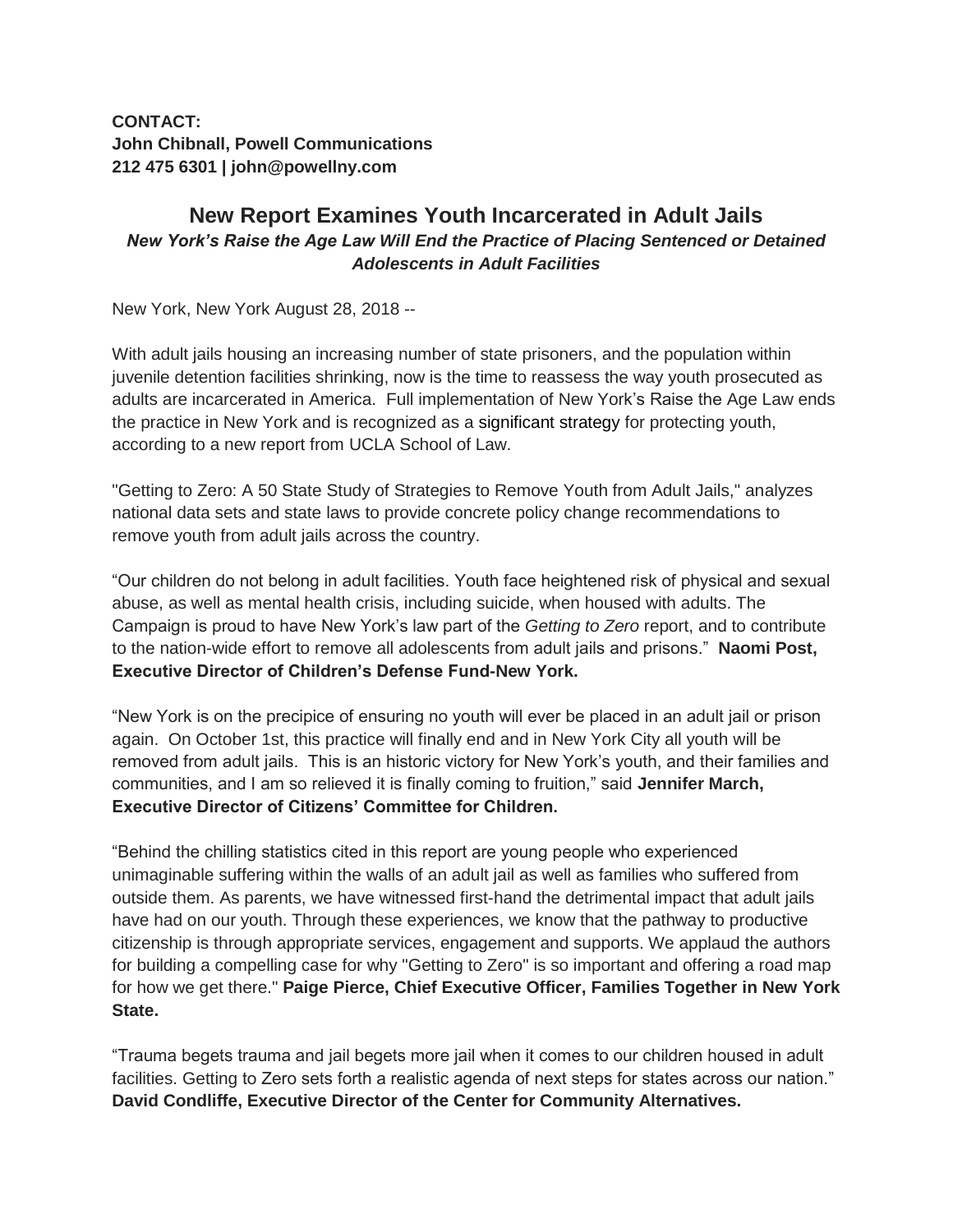An overwhelming amount of research shows that the adult criminal justice system is ill-equipped to meet the needs of youth, from trial to incarceration and re-entry. Beyond what brain science reveals about adolescent development, the adult criminal justice system does not reduce recidivism and often leaves youth at risk of abuse.

- Youth in adult jails are at extreme risk of suicide. Every year since 2010, an average of three children have died in adult jails; two out of three by suicide. Youth under the age of 17 in adult jails have a mortality rate nearly twice that of young adults (18-24-year-olds) in adult jails, 9 times higher than youth in the general population, and 36 times more likely to commit suicide in an adult jail than in juvenile detention facility.
- Youth in adult jails are at extreme risk of sexual abuse by jail staff and other inmates, even during brief detention stays: 15% of sexual abuse victims in jails report having been abused by another inmate within the first 24 hours of their arrival at the jail. In fact, sexual abuse by staff in jails is the highest for the youngest inmates (3.3%). Some populations of youth are particularly vulnerable - girls have higher rates of sexual abuse compared to boys (4.4% compared to 1.6%); white youth have higher rates of abuse than black and Latino youth (6.6% versus 1.1%); and youth who are sexual minorities (e.g., LGBT youth) have higher rates of abuse than heterosexual youth (6.3% versus 1.7%).

Although the number of youth in adult jails has declined over 50 percent since a recent peak in 2010, between 32,000 and 60,000 youth are estimated to enter adult jails every year.

*Getting to Zero* provides the first-ever analysis of three nationwide datasets - the Bureau of Justice Statistics' (BJS) Census of Jails and Annual Survey of Jails, and the Office of Juvenile Justice and Delinquency Prevention's Census of Juvenile Residential Placements – to examine how youth currently housed in adult jails can be safely housed in juvenile facilities. Second, it summarizes the major legal developments applicable to youth housed in adult jails. Third, it provides specific examples from jurisdictions across the country which have made substantial progress toward removing youth from adult jails, including New York.

Neelum Arya, study author explains, "For the first time we have data to show exactly where youth are incarcerated in adult jails in America, the legal analysis to explain why it happens, and examples of what policymakers can do to remove youth from jails altogether."

## **Key Facts from New York**

 **According to the report, there were 735 youth held in adult jails in New York on the day the Census of Jails was taken in 2013.** There were 72 jails which participated in the 2013 Census of Jails. Fifty (69%) of the jails in the state were housing youth on the day the Census was taken. Twenty-nine jails were holding 5 or more youth on the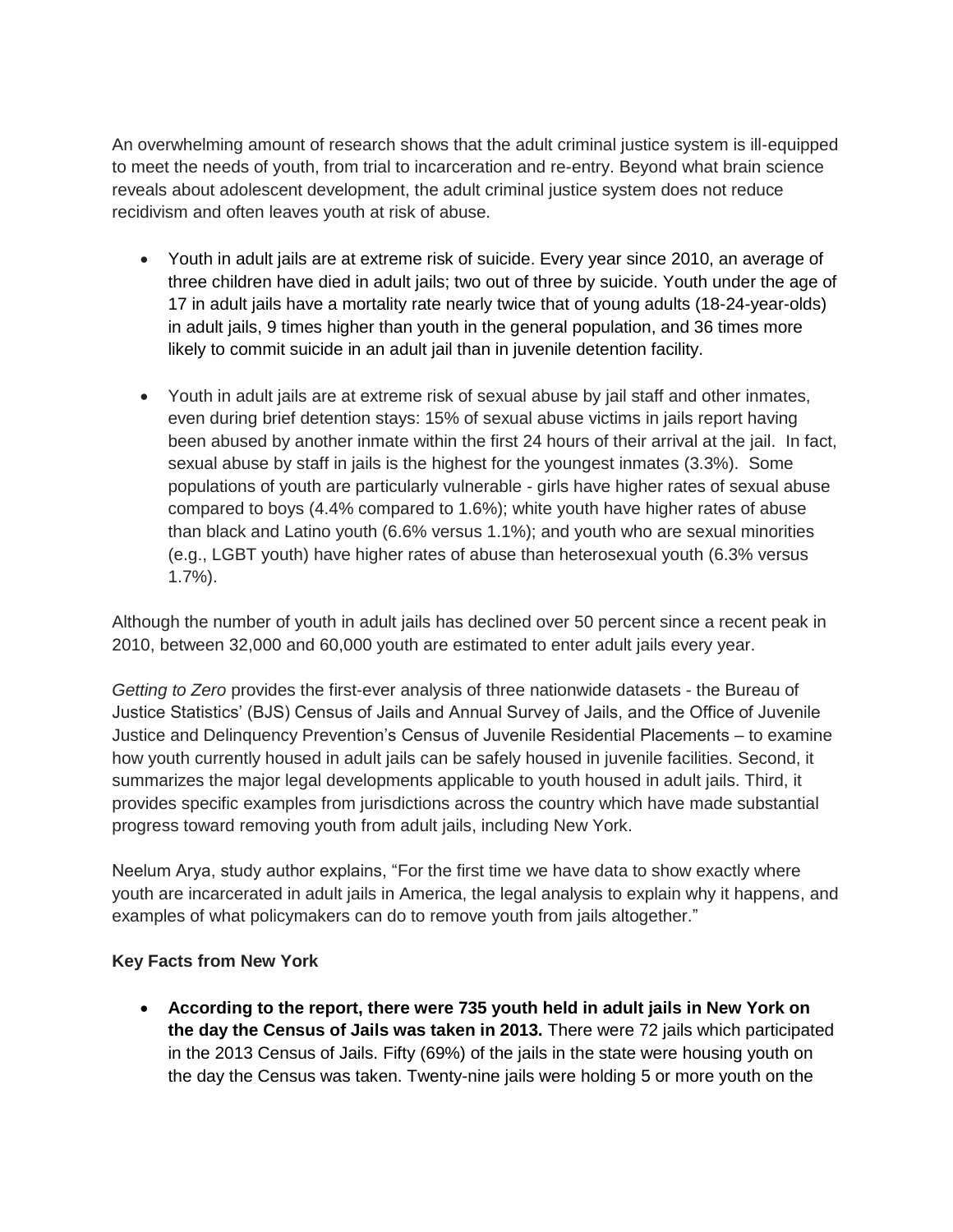day the Census was taken; 21 jails housing youth were holding 4 or less youth on the day the Census was taken.

 **With full implementation of Raise the Age in New York, no 16 or 17 year old will be sentenced to or detained in a facility with adults.** On October 1, 2018, 16 year olds whose cases are heard in Family Court will be detained or placed in juvenile facilities, followed by 17 year olds on October 1, 2019. These include facilities operated or licensed by the New York State Office of Children and Family Services (OCFS), or the City's Administration for Children's Services, just as Juvenile Delinquents are. On October 1, 2018, 16 year olds whose cases are heard in the new Youth Part of the adult Criminal Court will be held in specialized secure detention facilities certified and regulated by OCFS in conjunction with the State Commission of Correction, followed by 17 year olds on October 1, 2019. Youth whose cases are heard in the Youth Part and are sentenced to state imprisonment will be placed in a secure juvenile facility developed by the state with security managed by New York State Department of Corrections and Community Supervision, with the assistance of OCFS. As of October 1, 2018, no youth under the age of 18 can be held at New York City's Rikers Island.

*Getting to Zero* also provides an overview of positive changes that have taken place and identifies specific strategies states can use to remove youth from adult jails. Since 2009, 20 States and the District of Columbia have passed laws which have started to limit the admissions to, or remove youth from, adult jails.

The report provides recommendations for policymakers at the federal, state, and local level; jailors and juvenile detention administrators; prosecutors and public defenders; and advocates all have a role to play to assist in Getting to Zero.

- The single most significant strategy in the effort to remove youth from adult jails is "Raise" the Age" legislation. More than half (54%) of the youth incarcerated in adult jails can be removed as part of the implementation of this legislation in nine states. Louisiana, New York, North Carolina, Missouri, and South Carolina are in the process of implementation. Georgia, Michigan, Texas, and Wisconsin still need to pass this type of law.
- The second most important strategy in the effort to remove youth from adult jails are efforts to change the state transfer law through modifying statutory exclusion laws which automatically exclude a youth from the juvenile justice system.If six states – Alabama, Arizona, Florida, Oklahoma, Maryland, and Pennsylvania – were to change their transfer laws and jail laws to prohibit youth from being held in adult jails at arrest, the population of youth in adult jails could be reduced by an additional 26%.
- Every State which currently allows youth to be housed in adult jails should consider updating their jail law to ensure youth are only housed in adult jails in the rarest of instances. There are several states – notably Arizona, Florida, Maryland, Oklahoma, and Wisconsin – where the text of the state jail law requires that youth must be held in an